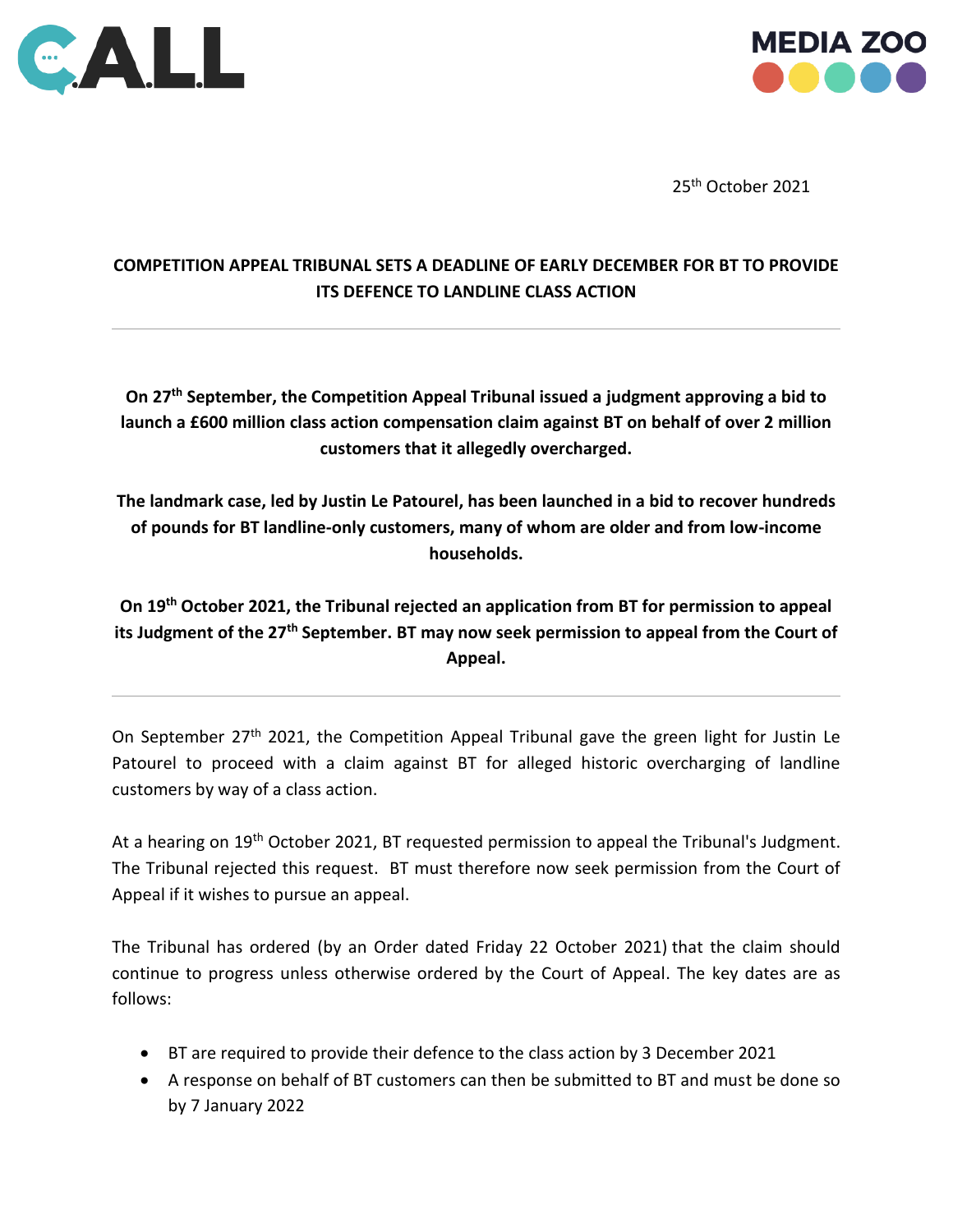



• It is expected that a one day case management hearing will then take place at the beginning of next year at some point in February

## **Background**

In 2017, Ofcom investigated BT and discovered that it had been overcharging its landline customers. Although the costs of providing landlines had been falling since 2009, BT continued to put up its prices. BT agreed with Ofcom to reduce the future bills of some of these neglected customers, but it did not compensate any of them for past overcharging.

Determined to put this right, Justin Le Patourel, founder of CALL (Collective Action on Land Lines) launched *Justin Le Patourel v BT Group Plc and British Telecommunications Plc* in the Competition Appeal Tribunal (CAT).

Under the UK's competition regime, a person wishing to bring a class action on behalf of customers (and/or businesses) must first secure approval from the CAT. Le Patourel's application was heard by the Tribunal in a two-day hearing from 24 to 25 June 2021. The certification Judgment was issued  $27<sup>th</sup>$  September, where it was then decided that the claim against BT was to go ahead.

On September 27<sup>th</sup>, the Tribunal granted Le Patourel permission to bring the claim on behalf of the following BT customers:

- (i) "Voice Only Customers", who had a BT landline service between October 2015 and April 2018, but did not also receive a broadband service (from BT or any other provider).
- (ii) "Split Purchase Customers", who had a BT landline service alongside a broadband service (from BT or another provider) at any time since October 2015, but who did not 'bundle' these services together into a single, discounted package.

In its judgment, [available here,](https://www.catribunal.org.uk/sites/default/files/2021-09/20210927_Case_1381_JLP_BT_Judgment.pdf) the Tribunal notes "[Mr Le Patourel's] application for a CPO succeeds [..]. This Judgment is unanimous".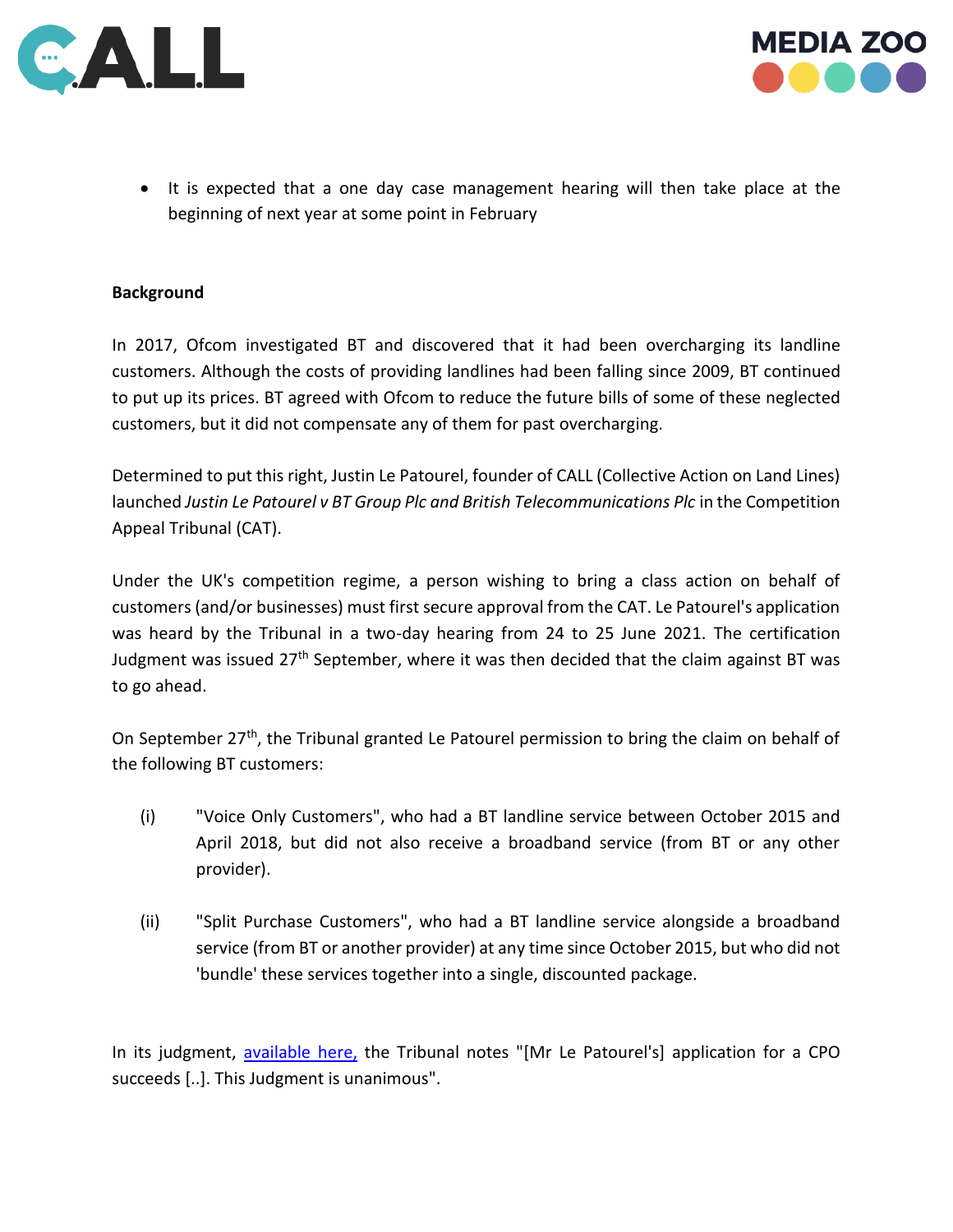



If the case is successful, the 2.31 million BT customers who are believed to have been overcharged could receive up to £500 each in compensation – for many customers, this cost equates to the cost of their average winter fuel payment.

**If you would like to find out more information or register for updates, please contact the Collective Action on Land Lines (CALL) at:**

[www.callclaim.co.uk](http://www.callclaim.co.uk/) Call on freephone 0333 212 1617 Email us: [info@callclaim.co.uk](mailto:info@callclaim.co.uk)

**ENDS**

### **Media Contacts:**

**Katy Thompson (Media Zoo)** 

[Katy.thompson@mediazoo.tv](mailto:Katy.thompson@mediazoo.tv) +44 (0) 20 7384 6980 +44 (0) 7872 927359

**Mark Killick (Media Zoo)** [mark@mediazoo.tv](mailto:mark@mediazoo.tv)  +44 (0) 20 7384 6980 +44 (0) 7836 634449

### **Note To Editors:**

### **About Call**

Consumer Action on Land Lines (CALL) is a group launched on behalf of BT landline customers to confront the abusive nature of BT's pricing structure from 2015 onwards. Mishcon de Reya, along with expert economists Frontier, have presented to the court a review of how BT abused its market dominance to maximise profits and significantly and persistently increased the prices charged to its loyal standalone fixed voice customers (SFV).

Despite BT's voluntary commitment to reduce the line rental price of some of its customers by £7 per month following OFCOM's review of the SFV services market in 2017, BT did not compensate any of its customers for overcharging prior to this. CALL's goal is to ensure BT customers are compensated for the overcharges they were subjected to from 2015 onwards.